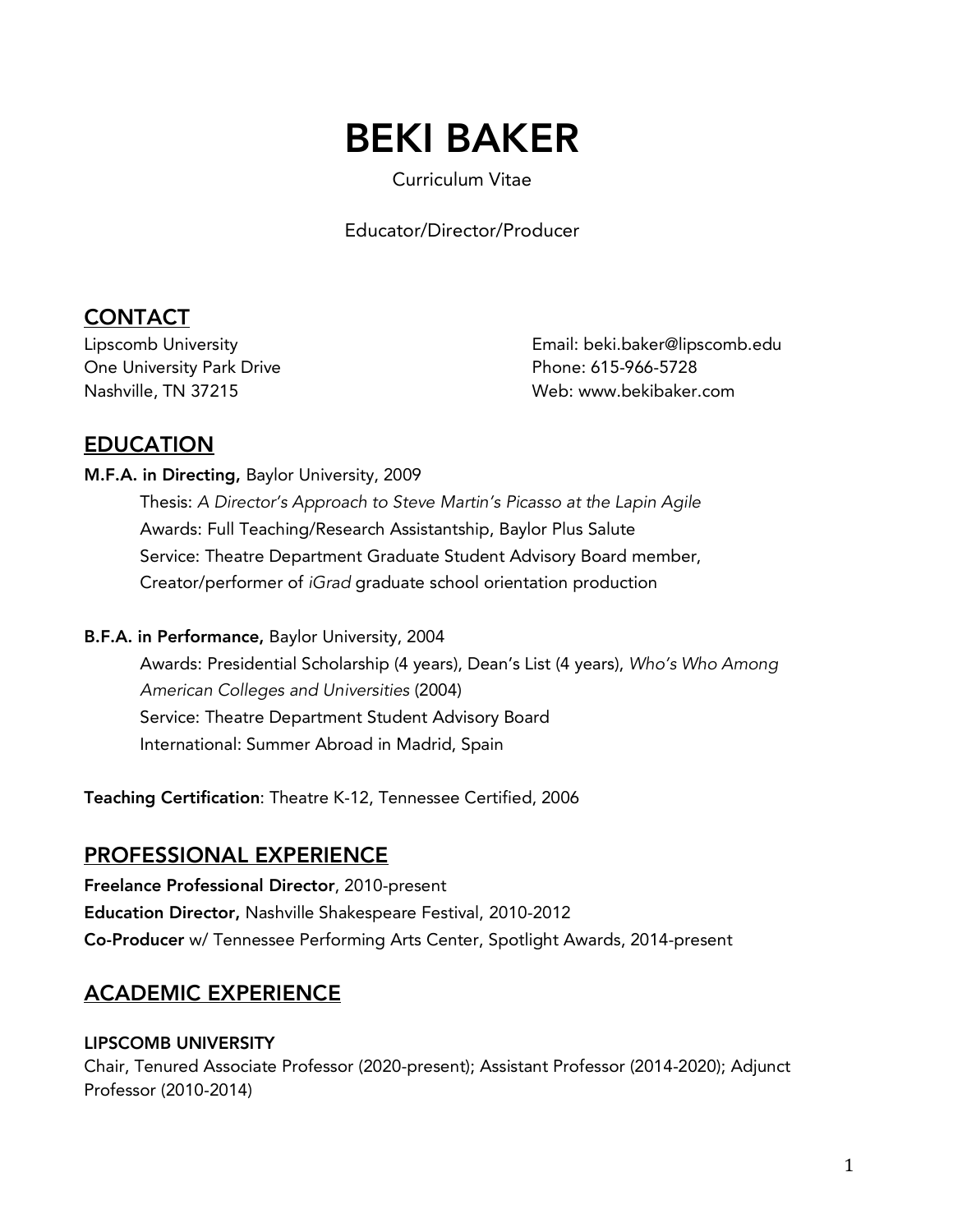#### **COURSES**

#### Beginning Directing (TH 2113) [3 hr.]

Led student through contemporary play directing projects focused on both organic and highly structured directing styles. Worked in collaboration with the Beginning Acting course.

#### Advanced Directing (TH 4203) [3 hr.]

Mentored students in directing period style scenes and plays in collaboration with the Advanced Acting class. Showcases have included Greek, Shakespeare, Early Realism, Absurdism and American Classics.

#### Advanced Acting: Shakespeare (TH 4013) [3 hr.]

Taught students how to approach, analyze, and explore Shakespearean monologues and scenes. Students also researched and presented on Shakespeare's plays and attended regional Shakespeare productions.

#### Improvisational Acting (TH 3043) [3 hr.]

Trained students in the art of improvisation, both short form and long form. Course led to a student-formed improvisation group on campus that still produces shows today.

#### Shakespeare and Leadership (LULT 2143) [3 hr.]

Co-taught Honors College course with College of Business Dean exploring the intersection of Shakespeare's texts and leadership styles, including ideas of power, business as theatre, and leadership ethics. Have taught in-person and online asynchronous.

#### Contemporary Plays (TH 2011) [1 hr.]

Led students in semester of reading, analyzing, and discussing plays written since 2000. Focused on historical context, themes, and relevance to contemporary audiences.

#### Dramaturgy (TH 3093) [3 hr.]

Taught directing students the fundamentals of dramaturgy including research, analysis, theory and working with directors and production teams. Worked on actual productions.

#### Senior Seminar I (TH 4102) [2 hr.]

Taught senior capstone course for all acting, directing, and design majors preparing to enter graduate school, teaching, and/or the professional industry. Course focused on both practical strategies and artistic development.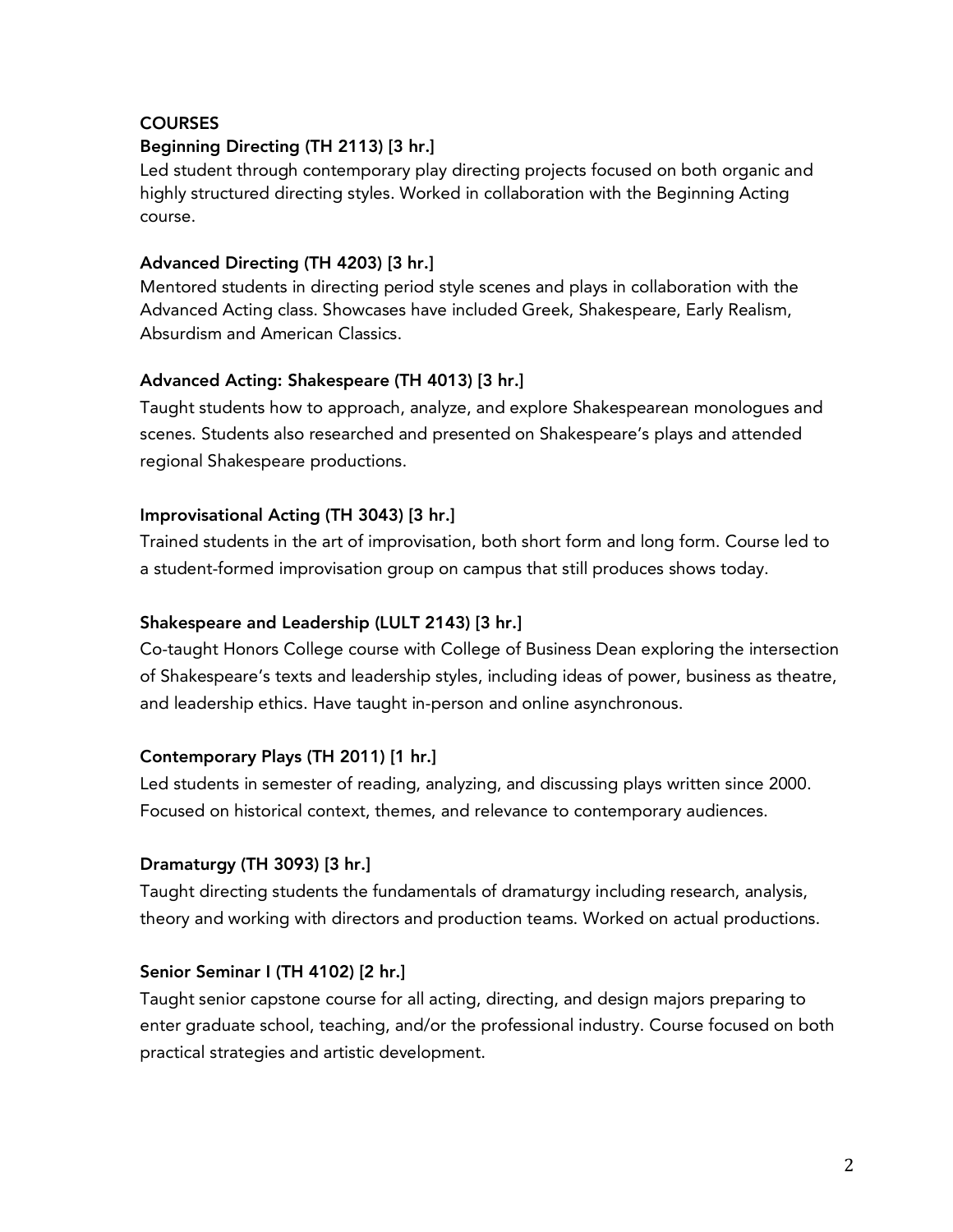#### Senior Seminar II (TH 4112) [2 hr.]

Taught senior capstone course for all acting, directing, and design majors preparing to enter graduate school, teaching, and/or the professional industry. Course culminated in a showcase performance for acting students and design portfolio presentation for design students.

#### Movement for the Stage (TH 2143) [3 hr.]

Trained students to develop a sustained physical process in order to enhance acting impulses and character development. Used a variety of movement disciplines including Viewpoints Theory and Laban Effort Actions.

#### Theatre History II (TH 4112) [3 hr.]

Taught students theatre history from the nineteenth and twentieth centuries. This was a hybrid course.

#### Theatre History II: Global Learning Trip to London (TH 4112) [3 hr.]

Taught students theatre history in 10-day course in London. Trip included museums, walking tours, backstage tours, a day trip to Stratford-upon-Avon, and production experiences at the West End, The National Theatre, and The Globe Theatre.

#### Special Topics: The Canon (TH 423V) [3 hr.]

Led students through a play-reading class focused on analyzing important classical works. Helped students understand texts while developing their artistic point of view. Served as an introduction to dramaturgy.

#### Voice and Diction (TH 2123) [3 hr.]

Taught Lessac technique including proper breathing, posture, and vocal support. Emphasized the voice as a conduit to unlocking characterization and achieving acting objectives. Course explored both physical and vocal work in monologues and scenes.

#### BAYLOR UNIVERSITY

Teacher of Record (2007-2009)

Served as graduate research assistant, box office employee, and teacher of record during tenure. Received full-paid tuition. Directed two main-stage shows and assistant directed another. Completed a 120-page thesis exploring Steve Martin's *Picasso at the Lapin Agile*, which I also directed. Created and performed graduate school orientation play.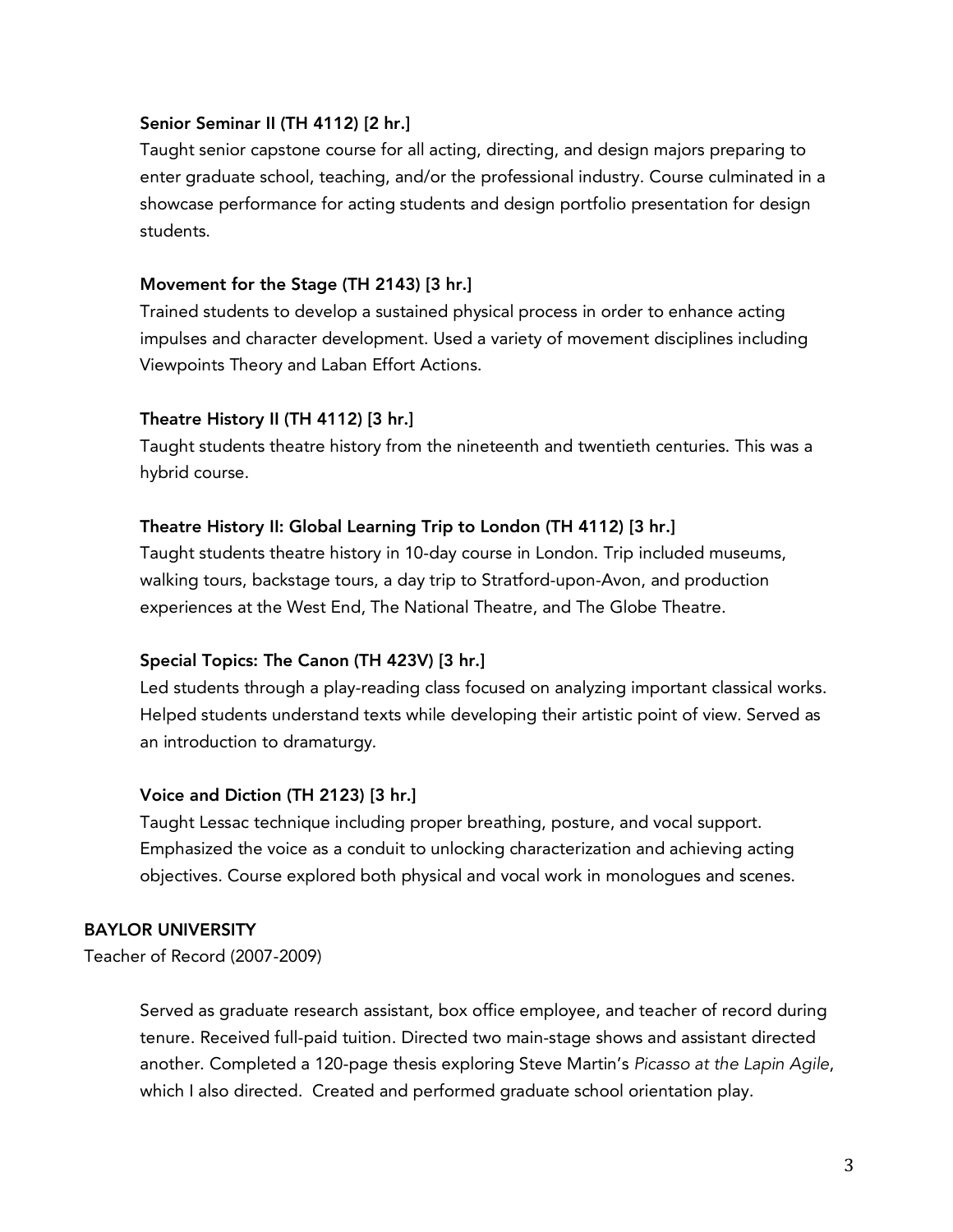#### **COURSES**

#### Theatre Appreciation (THEA 1206)

 Taught lecture-style class for enrollment of 200 students. Introduced students to basic theatre terms as well as history and literature.

#### Acting for Non-Majors (THEA 1314)

Taught basic acting approaches to non-theatre students, focusing on how to apply training to non-theatre activities and careers.

#### FRANKLIN SCHOOL OF PERFORMING ARTS

Instructor (2010)

#### **COURSES**

Creative Dramatics, Acting Level I Taught acting classes to students at the level one.

## Creative Dramatics, Acting Level II

Taught acting classes to students at the level two.

#### REICHER CATHOLIC HIGH SCHOOL

Teacher (2004-2006)

#### **COURSES**

#### Introduction to Theatre

Taught basic theatre acting exercises, techniques, theatre history, and more to students grades 9-12. Put on full productions of *Steel Magnolias* and *A Christmas Carol.*

#### Spanish I, II, III, and IV AP

Taught multiple levels of Spanish to high school students. Worked with local elementary program to have students serve once a week. Led student trip to Spain.

#### PRESENTATIONS/PUBLICATIONS

Panel. Strategies to Point Marginalized Students Towards Success. Southeastern Theatre Conference, March 2021.

Workshop. Improvisation for Actors. Nashville Children's Theatre, May 2021.

Performance Review. "Tomás and the Library Lady." *Texas Theatre Journal*, Volume 16 Issue 1, 2019.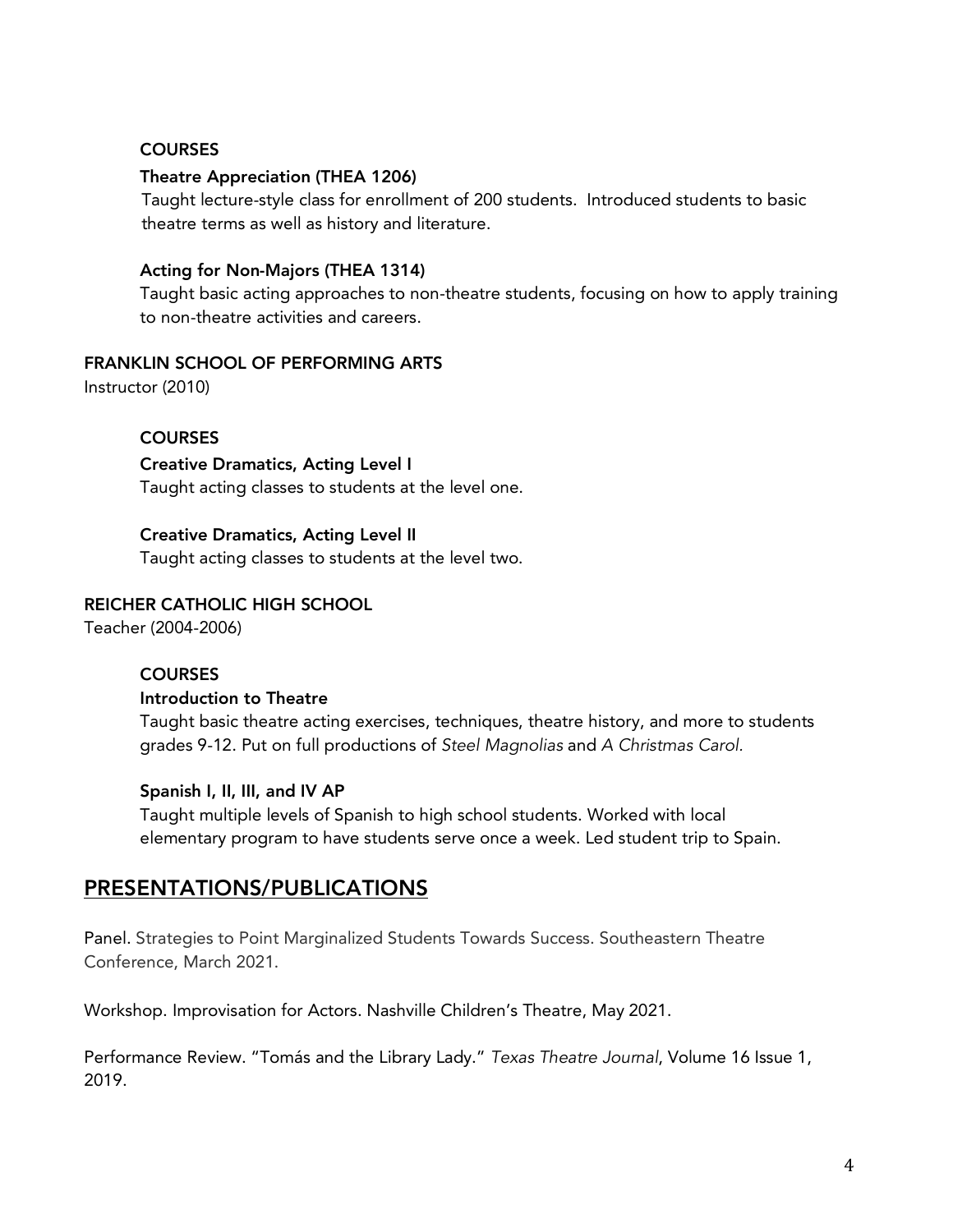Panel. "Mothers in Academia." Women in Theatre Festival Conference, July 2019.

Panel. "Faith, Theatre, & Academia: A Conversation." Southeastern Theatre Conference, March 2018.

Presentation: "Shakespeare and Leadership." Christian Scholar's Conference, June 2016.

Interview. "Digging Up Texas Roots: An Interview with Playwright Robert Askins." *Texas Theatre Journal*, Volume 10, Issue 1, 2014.

Performance Review. "Once." *Texas Theatre Journal*, Volume 9 Issue 1, 2013.

Paper. "Seeking the Light: Perceptions of Truth and Faith in Shanley's *Doubt, A Parable* and Guirgis's *Jesus Hopped the A Train.*" Christian Scholars Conference, June 2010.

Paper. "The Pursuit of Keeping on Breathing: a Journey through Foote's Adaptation of Faulkner's *Tomorrow.*" Horton Foote American Playwrights Festival, November 2009.

Literary Manager, Horton Foote American Playwrights Festival, March 2009.

#### DIRECTING EXPERIENCE

#### PROFESSIONAL

| Director   | Steel Magnolias: Studio Tenn, Nashville, TN.                                                                        |
|------------|---------------------------------------------------------------------------------------------------------------------|
| Director   | A Christmas Carol: Nashville Repertory Theatre.                                                                     |
| Director   | Julius Caesar: Nashville Shakespeare Festival. Featuring Eddie George.                                              |
| Director   | Shakespeare's Case: Nashville Shakespeare Festival.                                                                 |
| Asst. Dir. | Love's Labor's Lost: Nashville Shakespeare Festival.                                                                |
| Director   | Together We are Making a Poem in Honor of Life: Reading, Ingram New Works<br>Festival, Nashville Repertory Theatre. |
| Director   | Showing: Reading, Ingram New Works Festival, Nashville Repertory Theatre.                                           |
| Director   | Pattern Seeking Animals: Reading, Ingram New Works Festival, Nashville<br>Repertory Theatre.                        |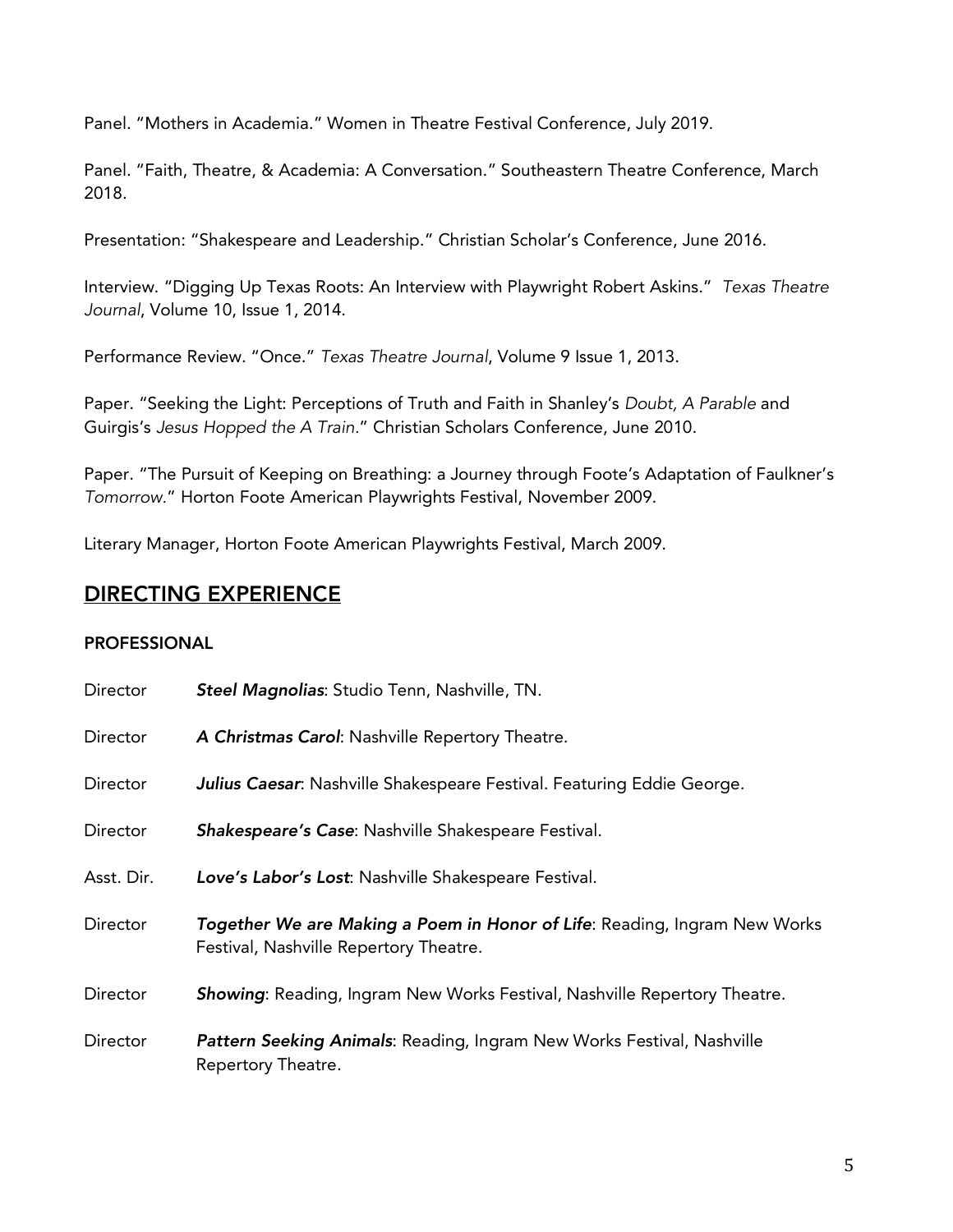- Director *The Very Last Wishes of Grandpa Joe*: Reading, Ingram New Works Festival, Nashville Repertory Theatre.
- Director *The Second Avenue Subway*: Reading, Ingram New Works Festival, Nashville Repertory Theatre.

#### SEMI-PROFESSIONAL

- Co-Dir. *Tomorrow*: Tablerock Repertory Theatre, Salado, TX. Featuring Elizabeth A. Davis.
- Director *Tarzan in Concert*: Disney Theatricals/Nat'l Assoc. for Music Education, Nashville, TN. Featuring Eden Espinosa.
- Director *Stand*: Tour with Writer's Stage, Nashville, TN.
- Director *Man and Superman*: Blackbird Theater Company, Nashville, TN.
- Director *The Crucible*: Blackbird Theater Company/Lipscomb University, Nashville, TN.

#### ACADEMIC

| Director | Mamma Mia! Lipscomb University, Nashville, TN.              |
|----------|-------------------------------------------------------------|
| Director | Bright Star: Lipscomb University, Nashville, TN.            |
| Director | Silent Sky: Lipscomb University, Nashville, TN.             |
| Director | She Loves Me: Lipscomb University, Nashville, TN.           |
| Director | Dancing at Lughnasa: Lipscomb University, Nashville, TN.    |
| Director | The Pajama Game: Lipscomb University, Nashville, TN.        |
| Director | Pride's Crossing: Lipscomb University, Nashville, TN.       |
| Director | The Glass Menagerie: Lipscomb University, Nashville, TN.    |
| Director | Much Ado about Nothing: Lipscomb University, Nashville, TN. |
| Director | Picasso at the Lapin Agile: Baylor University, Waco, TX.    |
| Director | An Infinite Ache: Baylor University, Waco, TX.              |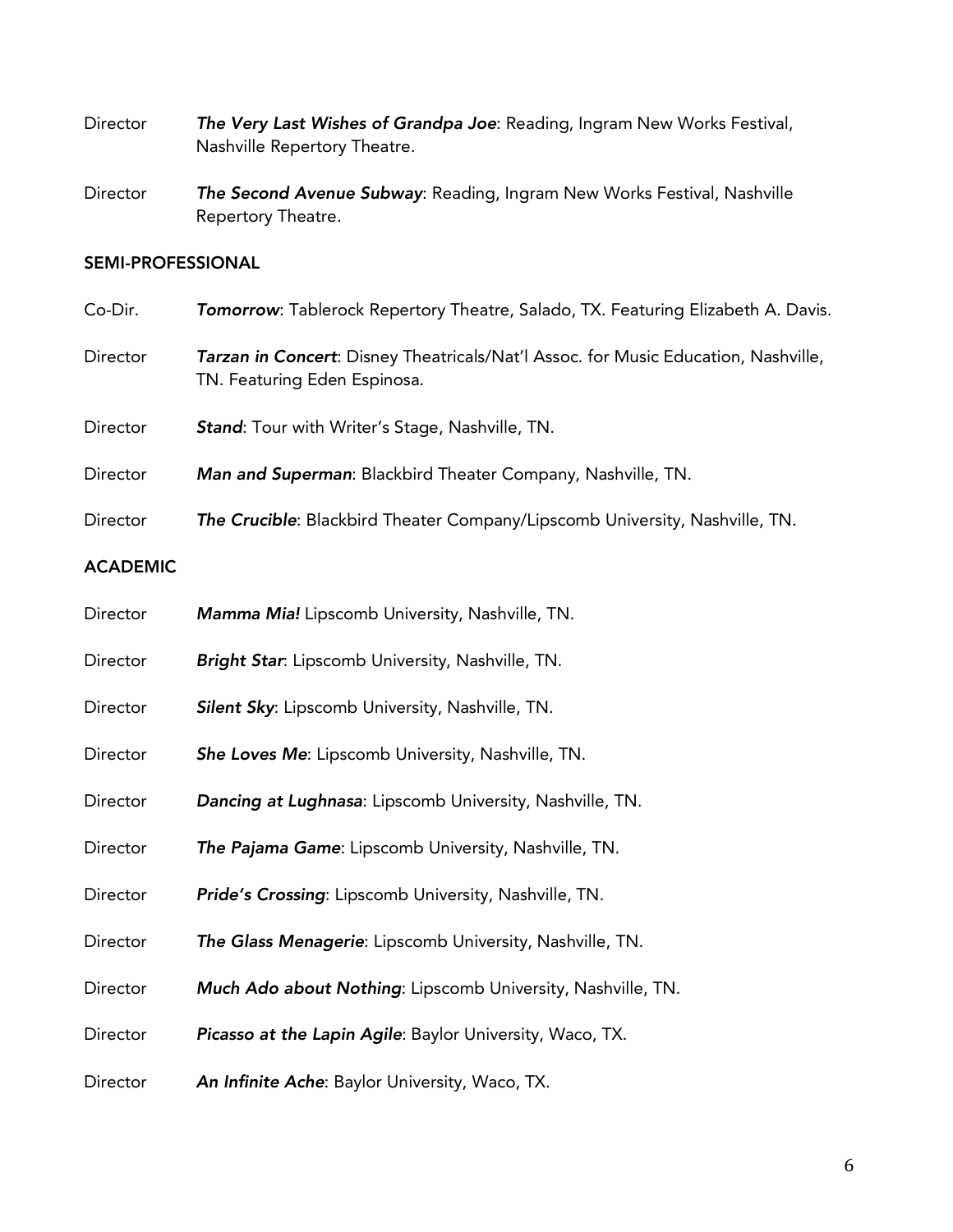Asst. Dir. *The Importance of Being Earnest*: Baylor University, Waco, TX.

#### **OTHER**

- Director *Love, Loss and What I Wore*: Reading, First Night Productions, Nashville, TN.
- Director *Hotel + Bar*: Reading, Pipeline Collective, Nashville, TN.
- Director *Black and Blue*: Reading, Tennessee Playwrights Festival, Nashville, TN.

## PRODUCING EXPERIENCE (LIPSCOMB UNIVERSITY)

| 2021-2022 | Mamma Mia, When She Had Wings, Elevate: A Beautiful Day, Romeo and Juliet                                                                              |
|-----------|--------------------------------------------------------------------------------------------------------------------------------------------------------|
| 2020-2021 | As You Like It, Songs for a New World, Elevate                                                                                                         |
| 2019-2020 | Lilly's Purple Plastic Purse, Bright Star, Kindertransport, Elevate: A Heavenly View                                                                   |
| 2018-2019 | Tartuffe, Godspell, Silent Sky, Elevate: Higher Ground, Blood Wedding                                                                                  |
| 2017-2018 | The Miracle Worker, She Loves Me, Elevate: This is the Moment, On The Verge,<br>Inherit the Wind (w/ Nashville Repertory Theatre)                      |
| 2016-2017 | The 39 Steps, Beauty and the Beast, Peter and the Starcatcher, Elevate: Still I Rise,<br>Richard II (w/ Nashville Shakespeare Festival)                |
| 2015-2016 | The Compleat Wrks of Wllm Shkspr (Abridged), Into the Woods, Elevate, The<br>Crucible (w/ Blackbird Theater Company), You're a Good Man, Charlie Brown |
| 2014-2015 | Dancing at Lughnasa, Seussical, Reflections, West Side Story, Medea                                                                                    |

## ACTING EXPERIENCE

- *Anita The Coffee Trees*: Reading, Ensemble Studio Theatre, New York, NY.
- *Ensemble She Loves Me*: Dorset Theatre Festival, Dorset, VT.
- Betty/Waitress *All in the Timing*: Dorset Theatre Festival, Dorset, VT.
- Narrator *Lovers: Winners and Losers:* Dorset Theatre Festival, Dorset, VT.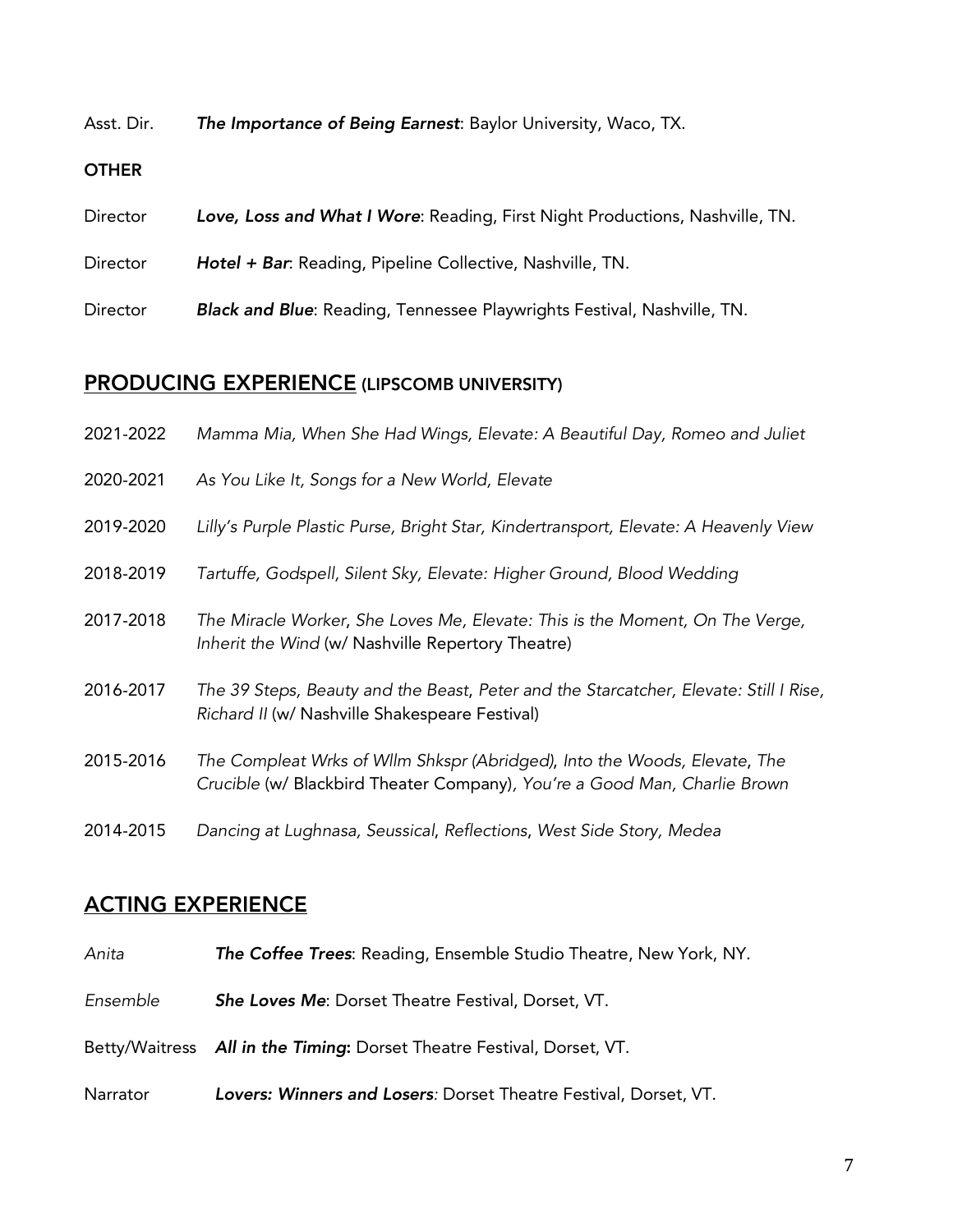| Northumberland Richard II: Lipscomb/Nashville Shakespeare Festival. |  |  |  |
|---------------------------------------------------------------------|--|--|--|
|---------------------------------------------------------------------|--|--|--|

| Jester/Merlin | Jester's Dead: Reading, Nashville Shakespeare Festival.  |
|---------------|----------------------------------------------------------|
| Sister James  | Doubt, A Parable: Lipscomb University, Nashville, TN.    |
| Monica        | By the Bog of Cats: Baylor University, Waco, TX.         |
| Good Angel    | <b>Doctor Faustus: Baylor University, Waco, TX.</b>      |
| Holly         | Anton in Show Business: Baylor University, Waco, TX.     |
| Aniko         | The Caucasian Chalk Circle: Baylor University, Waco, TX. |
| Augusta Ada   | Childe Byron: Baylor University, Waco, TX.               |
| Hannah Jarvis | Arcadia: Baylor University, Waco, TX.                    |
| Masha         | <b>Three Sisters:</b> Baylor University, Waco, TX.       |
| Ensemble      | The Oresteia: Baylor University, Waco, TX.               |

## IMPROVISATION EXPERIENCE

Guerrilla Improv Comedy Troupe, 2001-2004, 2007-2009 B.U.G.S. Theatre in Action Graduate Orientation, 2008-2009

## MENTORSHIP EXPERIENCE (STUDENT ASST. DIRECTORS)

*Mamma Mia,* Lipscomb University, Nashville, TN. *Steel Magnolias*, Studio Tenn, Nashville, TN. A *Christmas Carol*, Nashville Repertory Theatre. *Bright Star*, Lipscomb University, Nashville, TN. *Silent Sky*, Lipscomb University, Nashville, TN. *The Crucible*, Lipscomb University, Nashville, TN.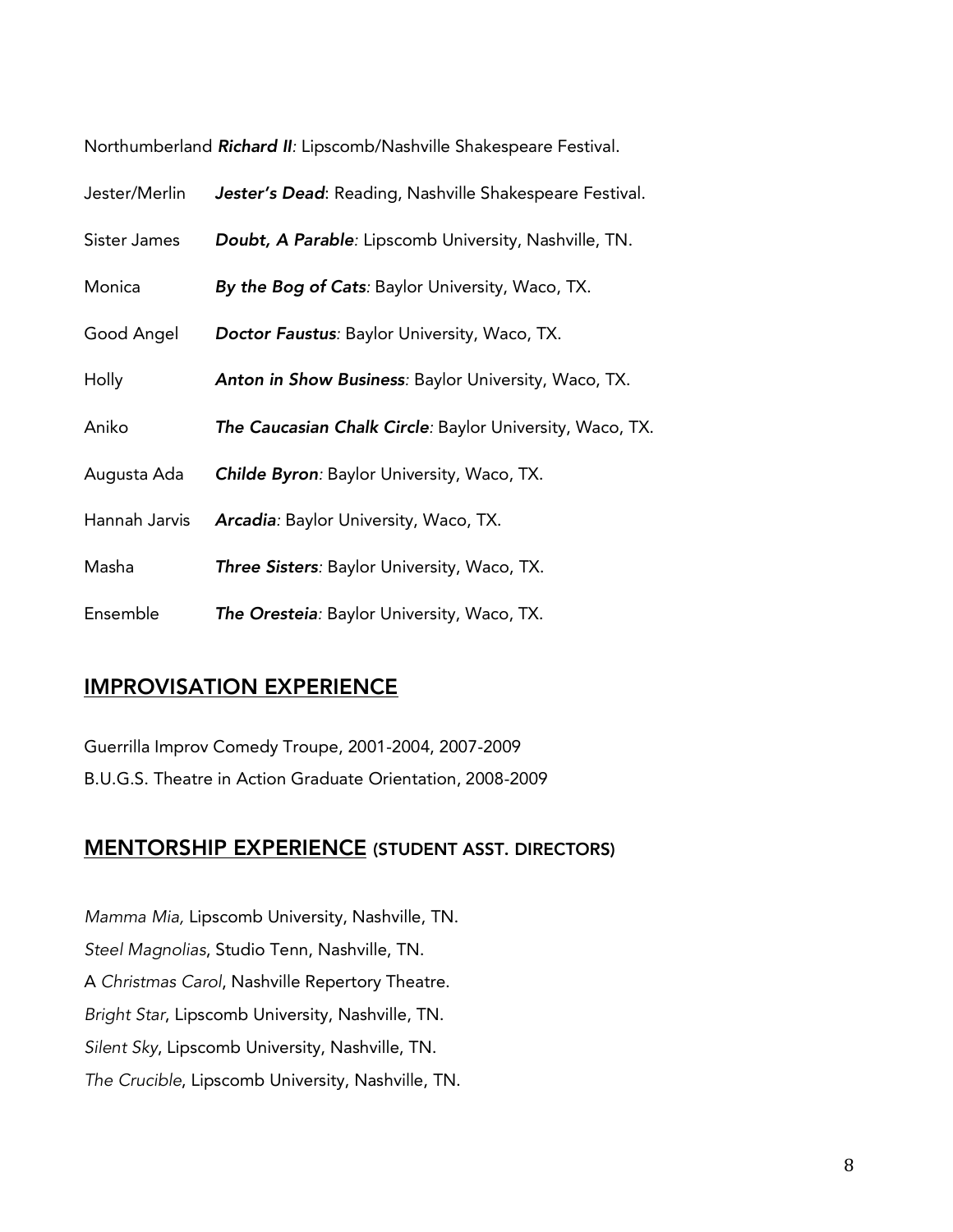*Dancing at Lughnasa*, Lipscomb University, Nashville, TN. *Medea*, Lipscomb University, Nashville, TN. *Exposure*, Lipscomb University, Nashville, TN.

#### ORGANIZATIONS/MEMBERSHIPS

Parent Artist Advocacy League (2019-present) Women in Theatre (2018-present) Christians in Theatre Arts (2018-present) Association for Theatre in Higher Education (2018-present) League of Professional Women in Theatre (2016-present) Southeastern Theatre Conference (2014-present) Theatre Communications Group (2004-present)

#### RECOGNITIONS/AWARDS

- 2022: Received: Tenure status, Lipscomb University
- 2022 Received: Outstanding Director for *Mamma Mia*, Nashville First Night Awards
- 2021 Received: Dean's Award of Excellence, Lipscomb University
- 2020 Received: Outstanding Director of a Musical for *Bright Star*, Nashville First Night Awards

2017 Received: Kennedy Center American College Theatre Festival, *Excellence in Direction for The Crucible*

- 2017 Nominated: Outstanding Professor, Lipscomb University
- 2016 Nominated: Outstanding Director of a Play, Nashville First Night Awards

2016 Received: Kennedy Center American College Theatre Festival, *Excellence in Direction for Dancing at Lughnasa*

- *2016* Inducted: Connect Leadership Class, Lipscomb University
- 2015 Nominated: Nashville's Outstanding Director of a Play, Nashville First Night Awards
- 2015 Nominated: Outstanding Professor, Lipscomb University
- 2014 Nominated: Outstanding Professor, Lipscomb University
- 2013 Received: First Night Star Award: Important Nashville Theatre Contemporary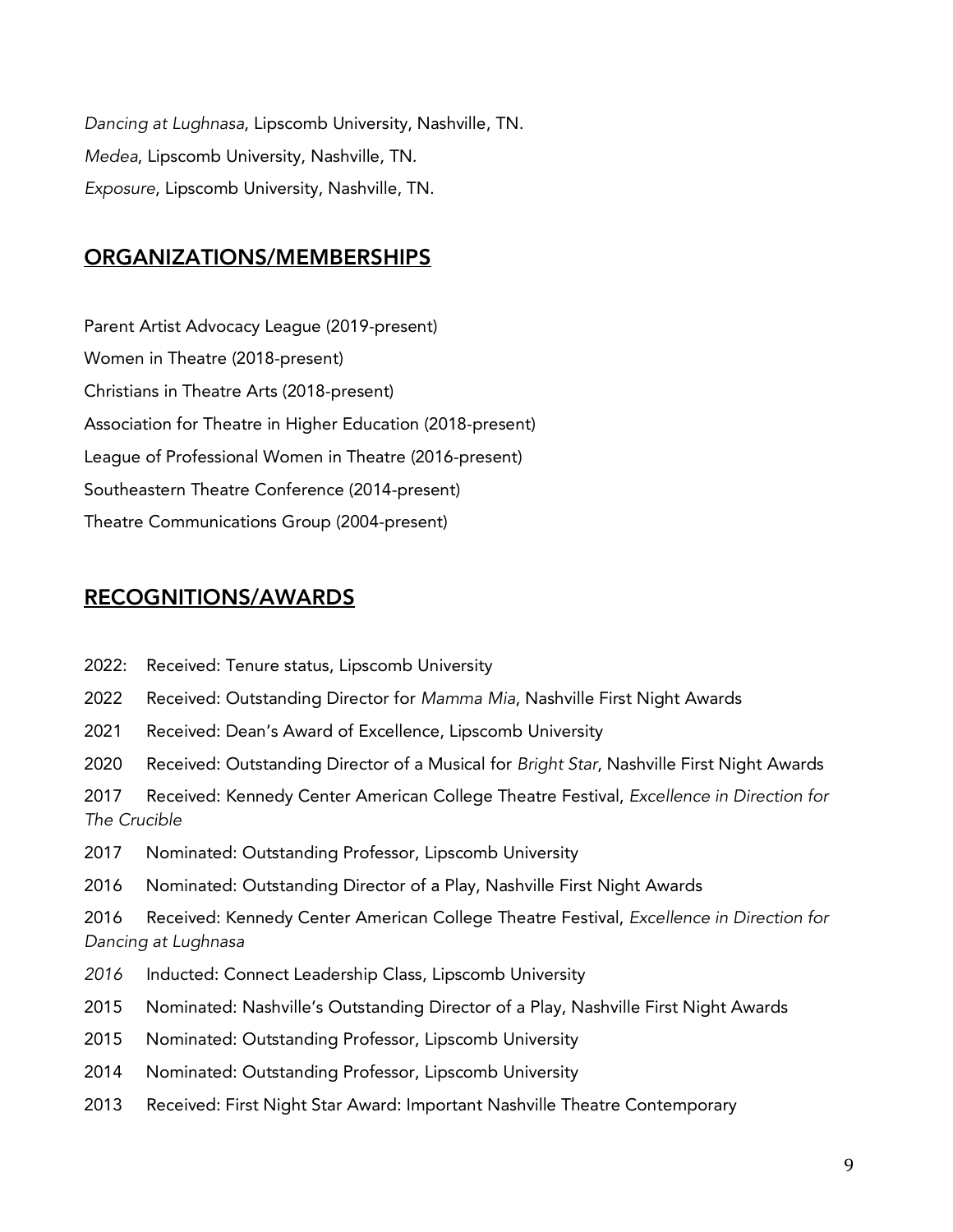2012 Nominated: Nashville's Best Director, BroadwayWorld, *Julius Caesar* and *Pride's Crossing*

## PROFESSIONAL DEVELOPMENT

National Association of Theatres, 2020 CITA, 2018 Humana Festival, 2015 Lessac Technique with Arthur Lessac Playwriting with Horton Foote, Romulus Linney, Tina Howe, Doug Wright, Donald Margulies, Nate Eppler Shakespeare with LAMDA's Rodney Cottier Song Interpretation with Marin Mazzie, Eden Espinosa Spolin Technique with JeanMarie Collins Audition Technique with Kevin Kennison

## SERVICE/COMMITTEE WORK

#### LIPSCOMB UNIVERSITY

| 2021-2022    | Member: President's Strategic Planning Ad Hoc Committee                  |
|--------------|--------------------------------------------------------------------------|
| 2021-2022    | Member: Director of Academic Advising Search Committee                   |
| 2021-2022    | Member: Presidential Inaugration Gala Planning Committee                 |
| 2021-2022    | <b>TnAchieves Mentor</b>                                                 |
| 2021-2022    | Speaker: The Gathering, September 21                                     |
| 2020-present | Member: Respect Leads Council on Diversity and Inclusion                 |
| 2020-2021    | <b>Student Teaching Faculty Mentor</b>                                   |
| 2019-2021    | <b>New Faculty Mentor</b>                                                |
| 2020-2021    | Stephen Lee Marsh Award Selection Committee                              |
| 2018         | College of Education Camp Volunteer                                      |
| 2018         | Honors College Move-In Volunteer                                         |
| 2016-Present | Member: Academic Curriculum Team                                         |
| 2016-Present | Member: Executive Leadership Team, College of Entertainment and the Arts |
| 2016-2017    | New Faculty Mentor                                                       |
| 2015-Present | Member: Academic Leadership Team, College of Entertainment and the Arts  |
|              |                                                                          |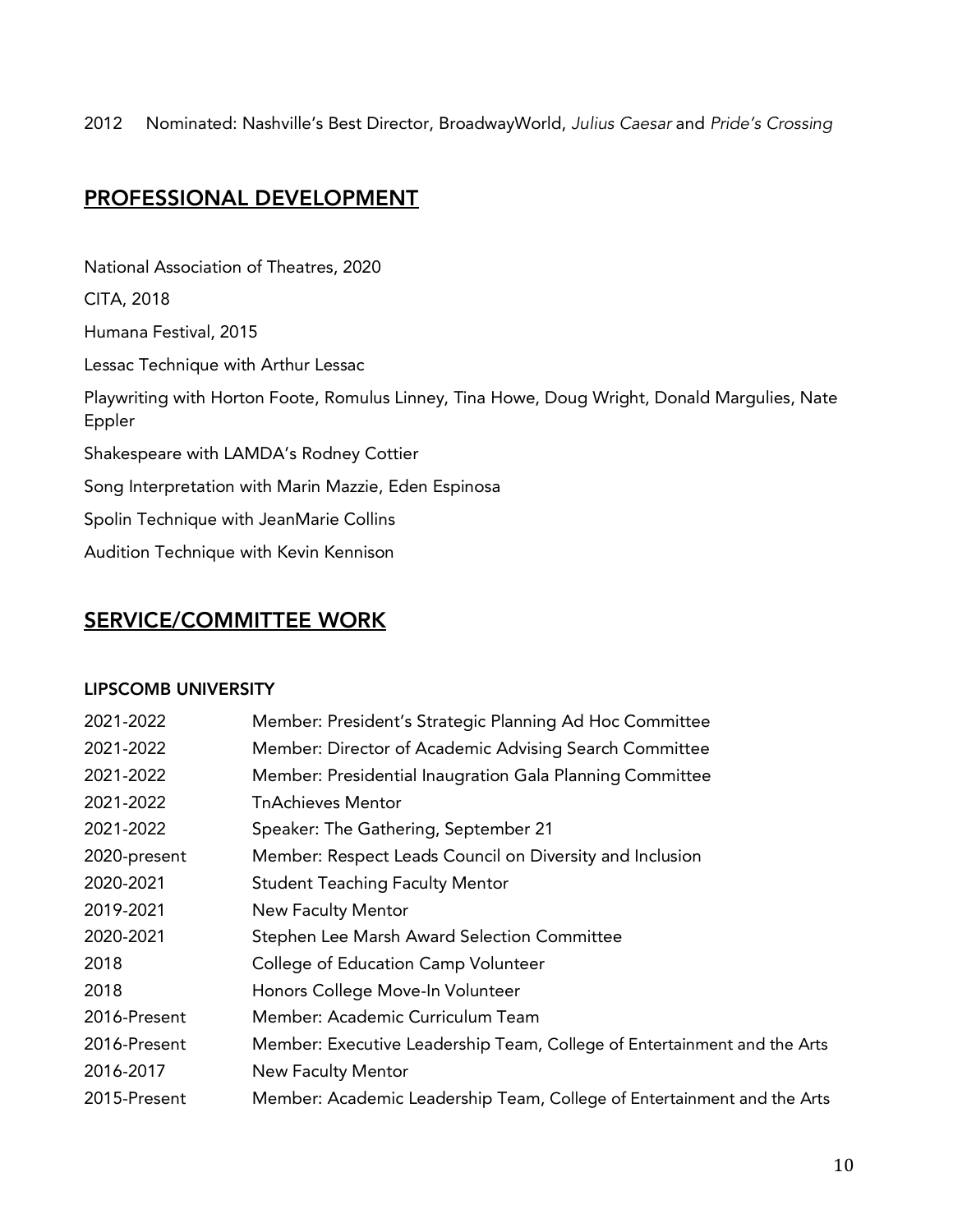| 2015-Present | Member: Honors Advisory Board                                              |
|--------------|----------------------------------------------------------------------------|
| 2015-2017    | Member: General Education Council                                          |
| 2015-2016    | Chair: Vision and Mission Committee, College of Entertainment and the Arts |
| 2015-2016    | Member: Academic Advisory Board, Faculty Senate                            |
| 2014-Present | Family Fund contributor                                                    |
| 2013-2015    | <b>Provost Breakfast Server</b>                                            |
| 2013-2014    | Lipscomb Missions                                                          |

#### ADDITIONAL SERVICE

| 2021         | Diaper Exchange Donor                                          |
|--------------|----------------------------------------------------------------|
| 2020         | Color of Compromise Group Leader, Church of the Redeemer       |
| 2020         | Second Harvest Food Bank Donor                                 |
| 2020         | Nashville Tornado Fund Donor                                   |
| 2018-2020    | Safe Haven Drive Donor                                         |
| 2018         | Second Harvest Food Bank Donor                                 |
| 2018         | <b>Neverthirst Donor</b>                                       |
| 2018         | Salvation Army Volunteer, Houston, TX                          |
| 2016         | GoFundMe Lead Fundraiser for Ethiopia Alemu                    |
| 2015-Present | Compassion International Sponsor                               |
| 2015         | Woodmont Hills Church of Christ, Live Wires Teacher, ages 2-4  |
| 2015         | <b>Stop Hunger Now</b>                                         |
| 2014-Present | Women's Bible Study Co-Leader, Westminster Presbyterian Church |
| 2012-2013    | Theatre Critic Panelist, Circle Players                        |
| 2012         | Habitat for Humanity                                           |
| 2010-Present | Room in the Inn Volunteer                                      |
| 2010         | Red Cross Volunteer, Nashville Flood                           |
| 2009         | Relay for Life                                                 |
| 2008-2009    | Adult English Class Teacher                                    |
| 2006         | Hurricane Katrina Charity Concert Performer                    |
| 2004-Present | Goodwill Donor                                                 |
| 2000-2012    | Church Nursery Worker                                          |